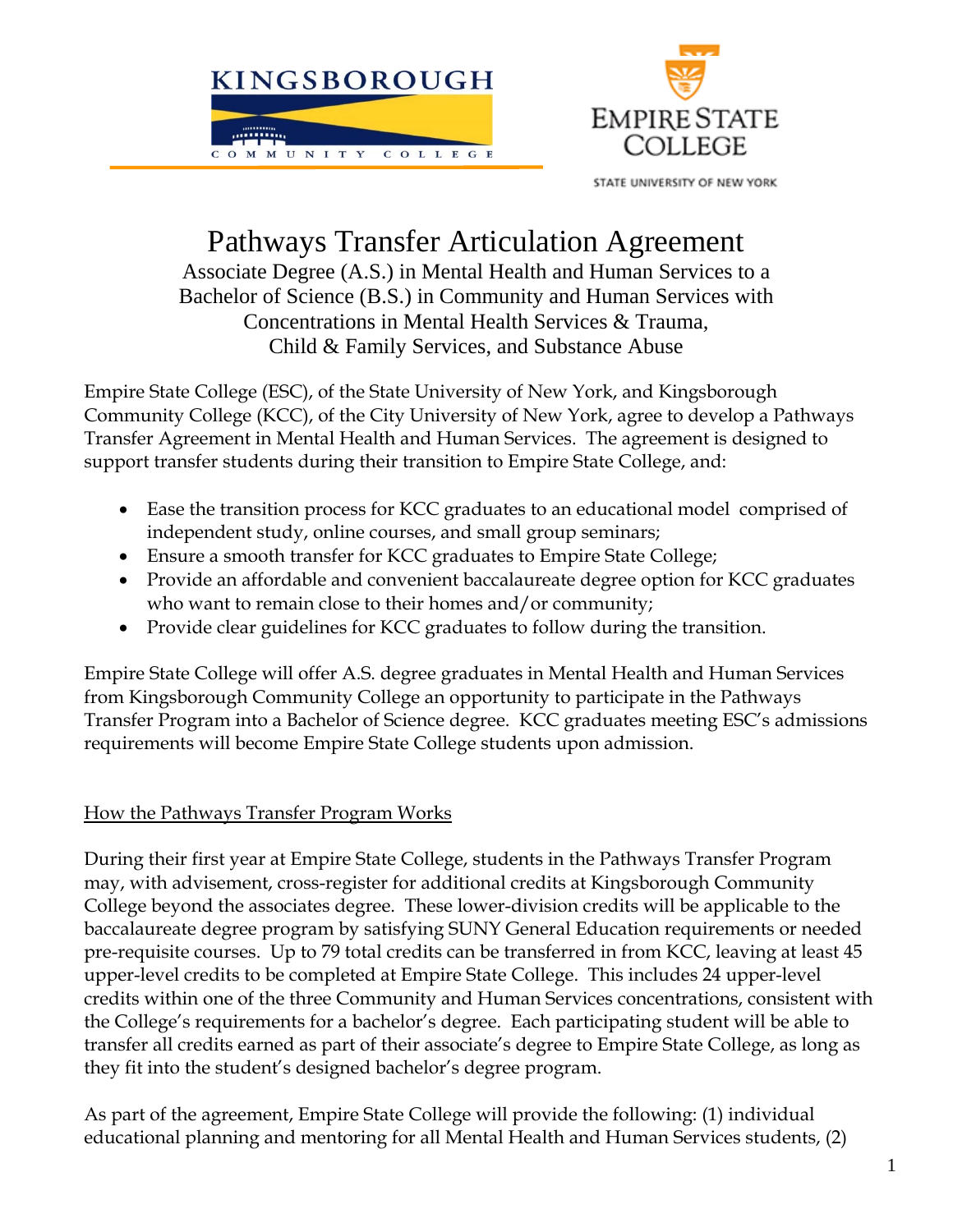outreach to faculty and transfer office staff at Kingsborough Community College to provide program information, and (3) offer information sessions for students at KCC, at Empire State College locations, and online.

Kingsborough Community College agrees to provide: (1) access for cross-registered Pathways transfer students to campus facilities and resources (i.e. Library, academic support, computer labs), (2) promotion of the program on campus to current students, faculty advisors, and alumni, and (3) to include this transfer agreement in any college publications where such agreements are listed (i.e. college catalog, website, transfer office brochures).

Mental Health and Human Services (A.S.) to Community and Human Services (B.S.) students may enroll at Empire State College on a full or part-time basis. With advisement from their faculty mentor at ESC, students may elect to design a degree program similar to one of the samples provided on pages 4-6.

This agreement becomes effective when all signatures are affixed, and remains in effect for five years from that date (of last signature). The agreement may be amended or renewed by mutual agreement and will be formalized via revision of this agreement.

#### **Sampie Degree Plan**

Please refer to Appendix A, B, and C for sample degree plans.

#### For Further Information

**Christopher Rolley** Senior Recruitment and Outreach Coordinator Metropolitan Center **SUNY Empire State College** 646-230-1208 MetroEnroll@esc.edu

Reza Fakhari, Ph.D. **Associate Provost** Kingsborough Community College/CUNY 2001 Oriental Blvd. Brooklyn, NY 11201 718-368-4550 reza.fakhari@kbcc.cuny.edu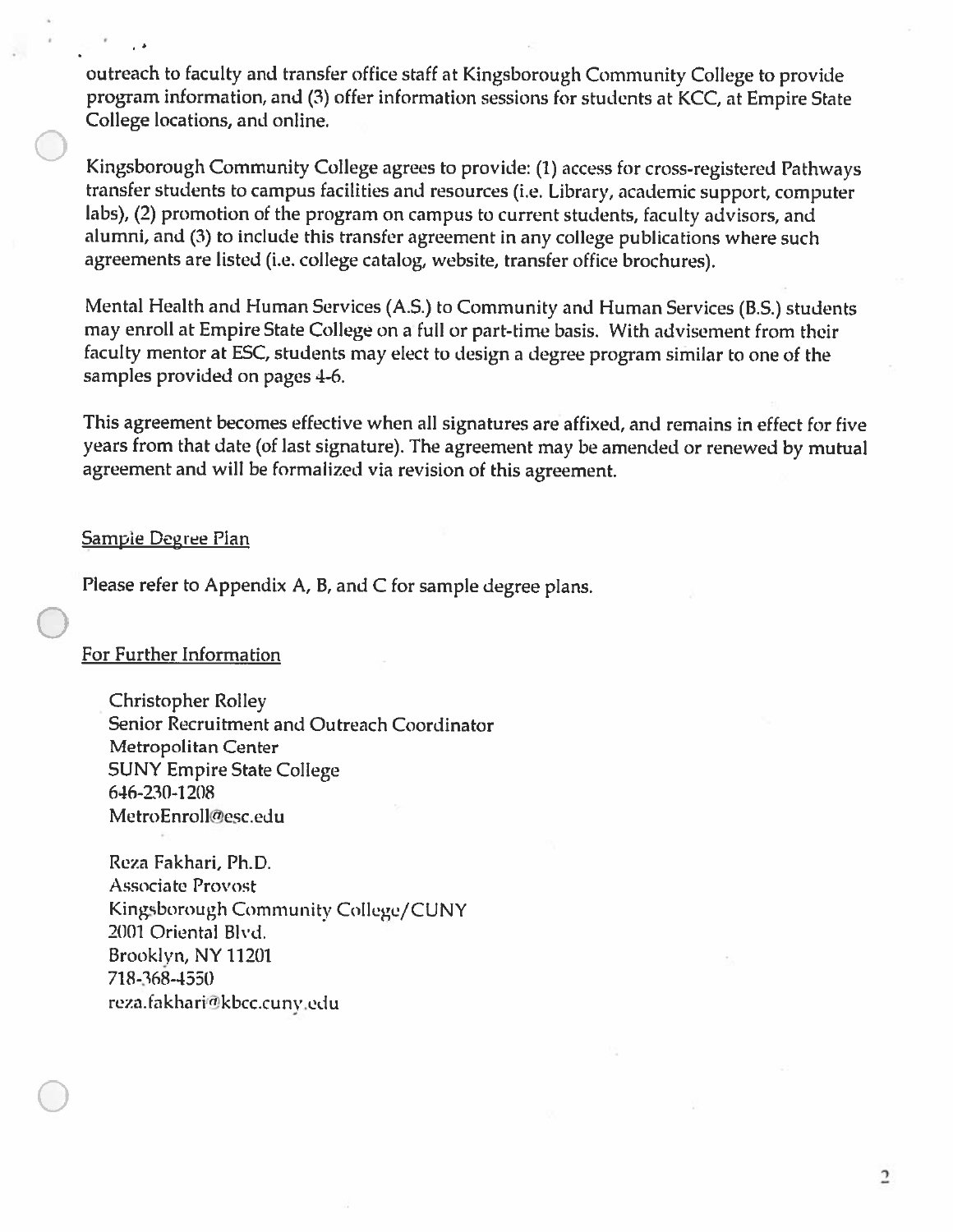**Signatures to the Agreement** 

**EMPIRE STATE COLLEGE** 

Merodie Hancock

President

Alfred Ngome Ntoko Provost

Contra Kilald

Cynthia Ward Dean, Metropolitan Center

Date

Date

 $4/2/5$ Date

#### KINGSBOROUGH COMMUNITY COLLEGE

**Farley Here** President  $1.40$ 

**Stuart Suss** Vice President for Academic Affairs & Provost

 $\bullet$ Reza Fakhari **Associate** Provost ande  $0.007$ 



 $\frac{4/16/15}{\text{Date}}$ 

 $41015$ Date

 $6/7015$  $\frac{1}{\frac{4}{16}}$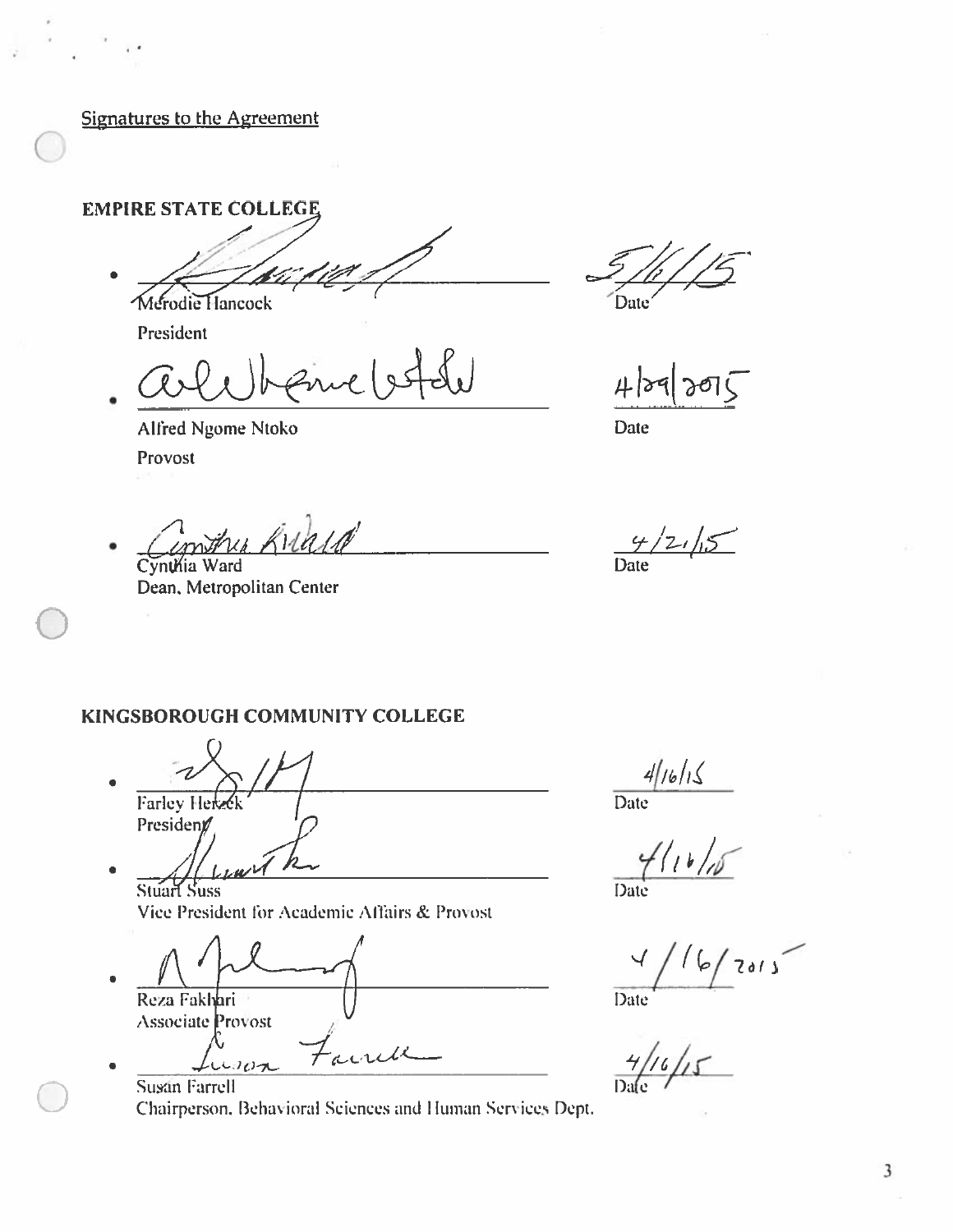#### Appendix A - Sample Degree Plan

| Degree:        | <b>Bachelor of Science</b>          |
|----------------|-------------------------------------|
| Area of Study: | <b>Community and Human Services</b> |
| Concentration: | Mental Health Services and Trauma   |

#### **CUNY Kingsborough Community College**

|    | * Introduction to Human Services                           |   |
|----|------------------------------------------------------------|---|
| ∗. | <b>Human Growth and Development [3F]</b>                   | 3 |
|    | * Abnormal Psychology                                      | 3 |
|    | * Human Services Organizations                             | 3 |
|    | Supervised Instructional Experience in<br>Mental Health I  |   |
|    | Supervised Instructional Experience in<br>Mental Health II |   |
|    | * Sociology/Psychology elective                            | 3 |
|    | Principles of Interviewing & Group<br>Leadership           |   |
|    | Mental Health Practices with Vulnerable<br>Populations     |   |
|    | * Introduction to Substance Abuse                          |   |

|   | * Freshmen English I                                         | 3 |
|---|--------------------------------------------------------------|---|
|   | * Freshmen English II [10F]                                  | 3 |
| * | Life and Physical Science [2F]                               | 3 |
|   | * Creative Expression elective                               | 3 |
|   | * Mathematical and Quantitative<br>Reasoning [1F]            | 3 |
|   | * World Cultures and Global Issues<br>elective [6F]          | 3 |
|   | * Scientific World elective                                  | 3 |
|   | * United States Experience in its<br>Diversity elective [4F] | 3 |
|   | * Individual and Society elective                            | 3 |
|   | * General Education elective                                 | 3 |
|   |                                                              |   |

**Total Transcript Credit** 60

Total Advanced Standing 60

#### **SUNY Empire State College (Sample Only)**

| 3                       |
|-------------------------|
|                         |
| 3                       |
| 3                       |
|                         |
| 3                       |
| $\overline{\mathbf{1}}$ |
|                         |
|                         |
| 4                       |
| 4                       |
| $\overline{+}$          |
| $\overline{+}$          |
|                         |
|                         |
|                         |
| 6                       |
| 6                       |
|                         |

(\*) Liberal Studies (+) Advanced Level \*+ Trauma in Historical and Global  $\overline{4}$ Context

> Total Empire State College Credit  $64$ Degree Program Total  $124$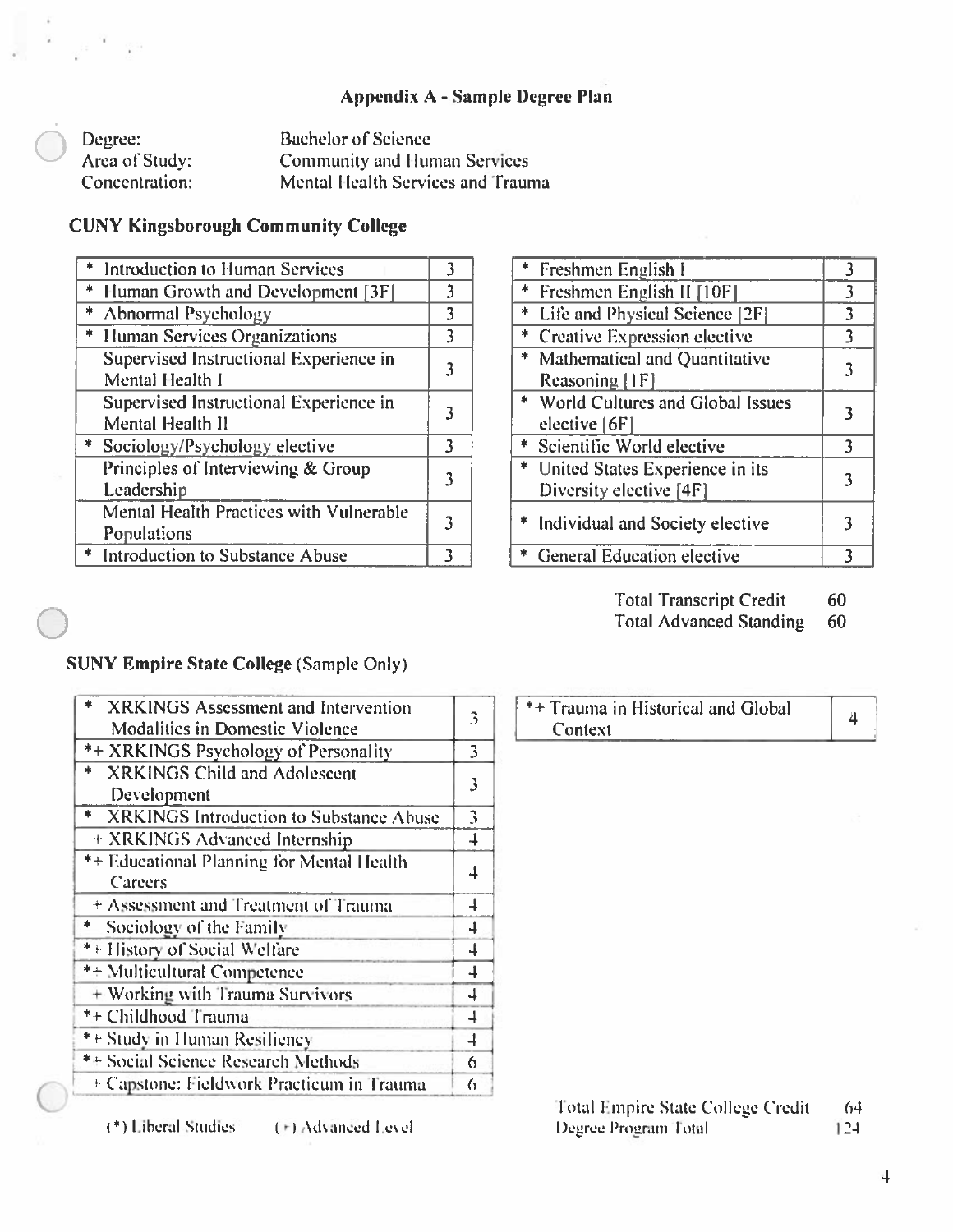#### Appendix B - Sample Degree Plan

| Degree:        | Bachelor of Science                       |
|----------------|-------------------------------------------|
| Area of Study: | <b>Community and Human Services</b>       |
| Concentration: | Mental Health and Child & Family Services |

#### **CUNY Kingsborough Community College**

|               | Introduction to Human Services                                                    |   |
|---------------|-----------------------------------------------------------------------------------|---|
|               | Human Growth and Development [3F]                                                 | 3 |
| $\frac{1}{2}$ | Abnormal Psychology                                                               | 3 |
| $\frac{1}{2}$ | Human Services Organizations                                                      | 3 |
|               | Supervised Instructional Experience in<br>Mental Health I                         |   |
|               | Supervised Instructional Experience in<br>Mental Health II                        |   |
|               | Sociology/Psychology/Anthropology<br>elective                                     |   |
|               | <b>Assessment and Intervention Modalities</b><br>with Domestic Violence Survivors |   |
|               | Introduction to Domestic Violence                                                 | ٦ |
|               | <b>Introduction to Gerontology</b>                                                |   |

| * Freshmen English I                                         | 3 |
|--------------------------------------------------------------|---|
| * Freshmen English II [10F]                                  | 3 |
| * Life and Physical Science [2F]                             | 3 |
| * Creative Expression elective                               | 3 |
| * Mathematical and Quantitative<br>Reasoning [1F]            |   |
| * World Cultures and Global Issues<br>elective [6F]          | 3 |
| * Scientific World elective                                  |   |
| * United States Experience in its<br>Diversity elective [4F] | 3 |
| * Individual and Society elective                            | ٦ |
| * General Education elective                                 |   |
|                                                              |   |

- **Total Transcript Credit** 60
- Total Advanced Standing 60

## SUNY Empire State College (Sample Only)

| $\ast$<br>XRKINGS Child & Adolescent<br>Development      | 3                        |
|----------------------------------------------------------|--------------------------|
| ∗<br>XRKINGS Sociology of the Family                     | 3                        |
| *+ XRKINGS Psychology of Women                           | $\overline{3}$           |
| + XRKINGS Advanced Internship                            | 4                        |
| *<br><b>XRKINGS</b> elective                             | $\overline{3}$           |
| *+ Educational Planning for Mental Health<br>Careers     | 4                        |
| *<br>Impact of Poverty on Children & Families            | 4                        |
| *+ History of Social Welfare                             | $\overline{\phantom{a}}$ |
| *+ Cultural Competency and Families                      | 4                        |
| + Working with Children and Families                     | 4                        |
| *+ Emotional & Behavioral Disorders of<br>Children       | 4                        |
| + Working with Children with Special Needs               | 4                        |
| *+ Child Abuse                                           | 4                        |
| <sup>E</sup> Group Work                                  | 4                        |
| *+ Research Methods in the Social Sciences               | 6                        |
| + Capstone: Fieldwork with Children &<br><b>Families</b> | 6                        |

Total Empire State College Credit  $64$ Degree Program Total  $124$ 

(\*) Liberal Studies

(†) Advanced Level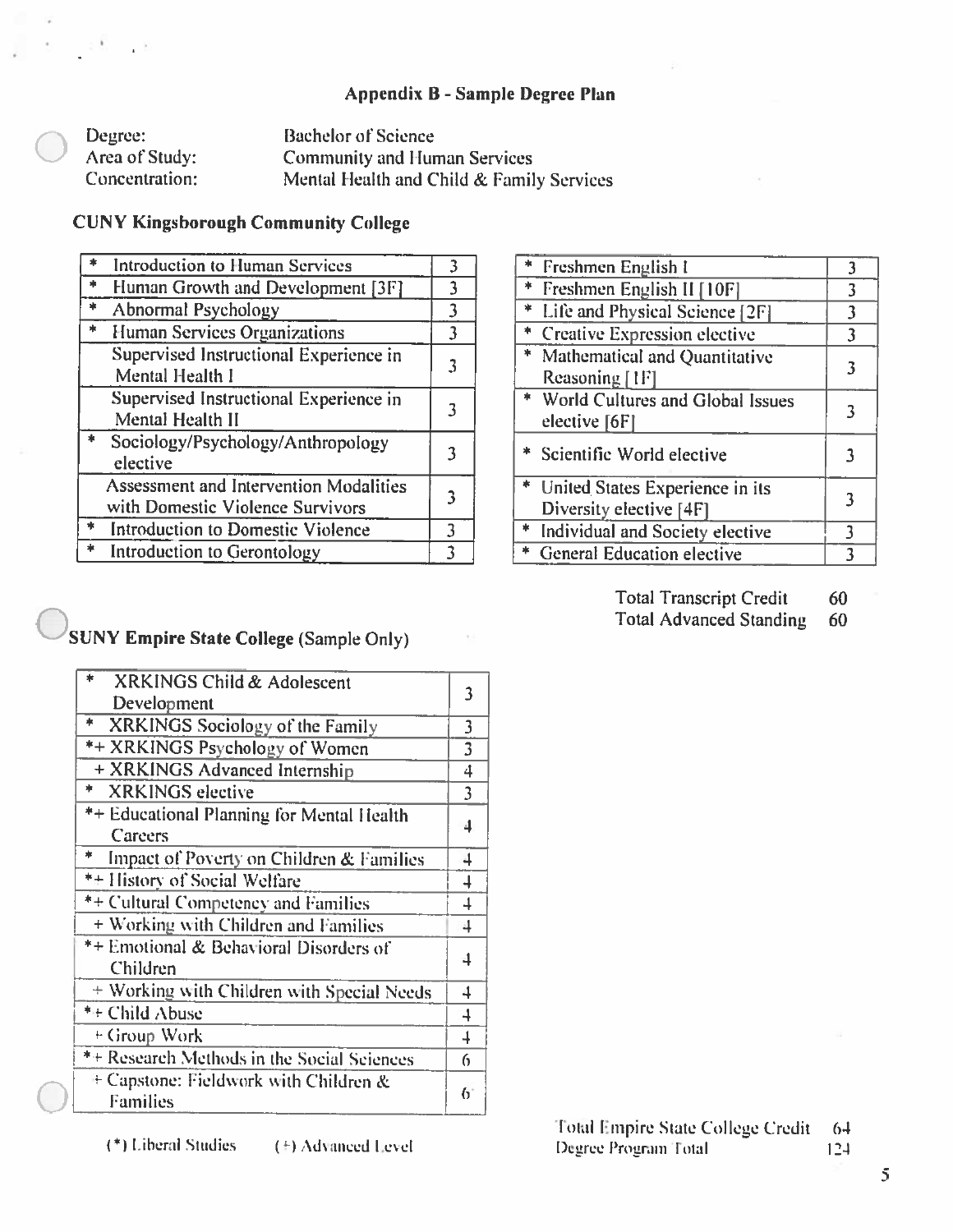#### Appendix C - Sample Degree Plan

**Bachelor of Science** Degree: **Community and Human Services** Area of Study: Mental Health and Substance Abuse Concentration:

#### **CUNY Kingsborough Community College**

| <b>Introduction to Human Services</b>                                  | 3 |
|------------------------------------------------------------------------|---|
| Human Growth and Development [3F]                                      | 3 |
| $\frac{1}{2}$<br><b>Abnormal Psychology</b>                            | 3 |
| $\ast$<br><b>Human Services Organizations</b>                          | 3 |
| Supervised Instructional Experience in<br>Mental Health I              |   |
| Supervised Instructional Experience in<br>Mental Health II             |   |
| <b>Introduction to Substance Abuse</b>                                 | 3 |
| <b>Counseling Techniques in Substance</b><br><b>Abuse Field I</b>      |   |
| Confidentiality, Ethics & Counselor<br>Client in Substance Abuse Field |   |
| Principles of Interviewing & Group<br>Leadership                       |   |

| * Freshmen English I               | 3 |
|------------------------------------|---|
| * Freshmen English II [10F]        | 3 |
| * Life and Physical Science [2F]   | 3 |
| * Creative Expression elective     | 3 |
| * Mathematical and Quantitative    | 3 |
| Reasoning [1F]                     |   |
| * World Cultures and Global Issues |   |
| elective [6F]                      |   |
| * Scientific World elective        | 3 |
| * United States Experience in its  | 3 |
| Diversity elective [4F]            |   |
| * Individual and Society elective  |   |
|                                    |   |
| <b>General Education elective</b>  |   |
|                                    |   |

Total Transcript Credit 60

**Total Advanced Standing** 60

### **SUNY Empire State College (Sample Only)**

| XRKINGS Approaches to Treatment:<br>Varieties of Alcohol & Substance Abuse<br>Modalities | 3                        |
|------------------------------------------------------------------------------------------|--------------------------|
| + XRKINGS Abuse Counseling Field<br>Internship                                           | 4                        |
| XRKINGS Counseling Techniques in<br>Substance Abuse Field II                             | 3                        |
| *+ XRKINGS Psychology of Personality                                                     | 3                        |
| <b>XRKINGS</b> Mental Health Practice with<br><b>Vulnerable Populations</b>              | 3                        |
| + XRKINGS Advanced Internship                                                            | 1                        |
| *+ Educational Planning for Mental Health<br>Careers                                     |                          |
| <b>*+ Multicultural Competence</b>                                                       | 4                        |
| *+ History of Social Welfare                                                             | 4                        |
| + Comorbidity in Substance Abuse Clients                                                 | 4                        |
| + Working with Families                                                                  | $\overline{\phantom{a}}$ |
| + Case Management                                                                        | $\overline{+}$           |
| + Crisis Intervention                                                                    |                          |
| *+ Research Methods in the Social Sciences                                               | 6                        |
| E Capstone: Fieldwork Practicum in<br><b>Substance Abuse</b>                             | 6                        |
|                                                                                          |                          |

| $*$ Communities and the War on |   |
|--------------------------------|---|
| Drugs: U.S. Drug Policy or     | 4 |
| Alternatives to Incarceration  |   |

#### Total Empire State College Credit  $64$

Degree Program Total 124

(\*) Liberal Studies

(e) Advanced Level